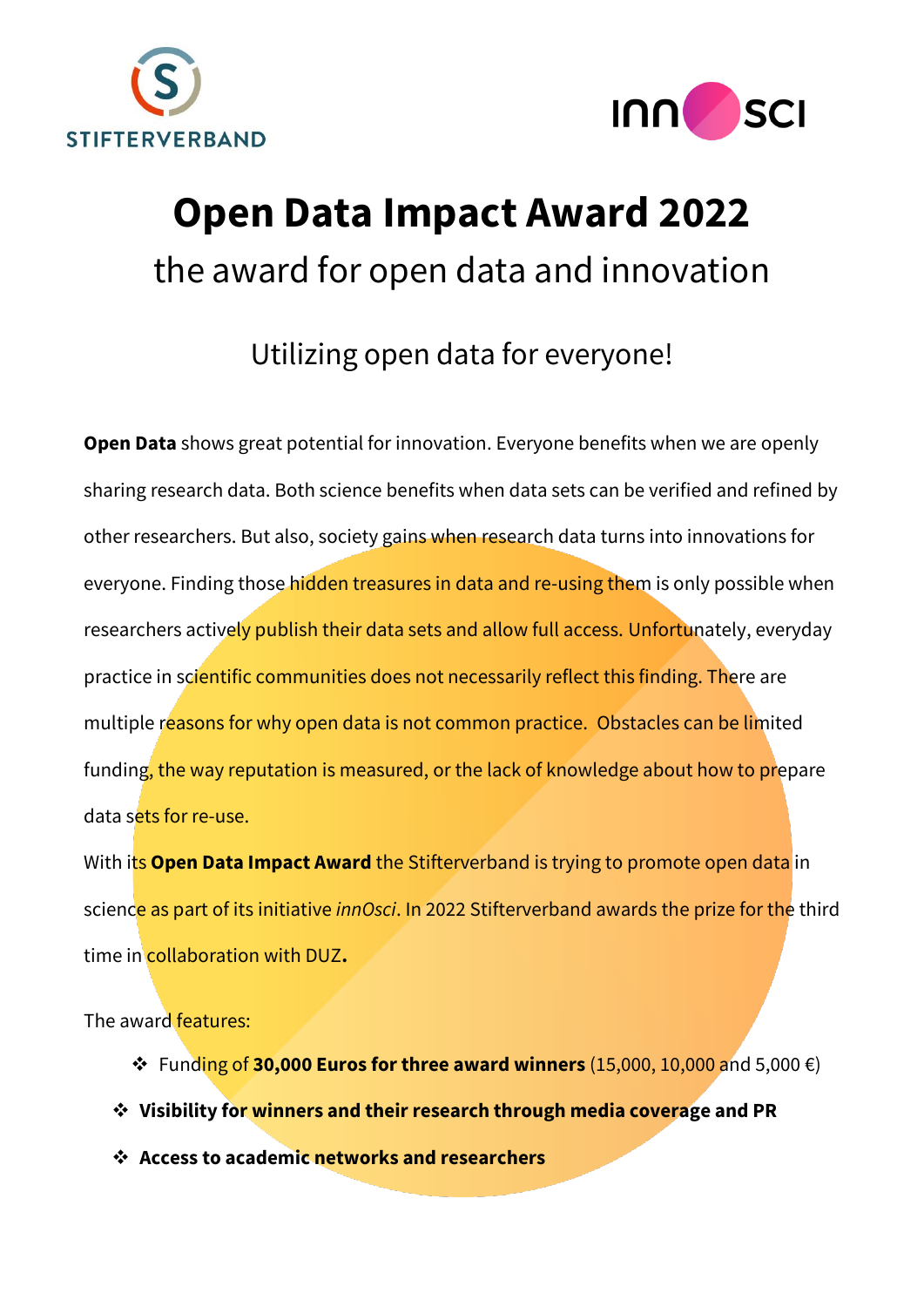



# Application Requirements

#### **Who can apply?**

❖ Individual researchers or research group (naming one representative) from all disciplines currently working at a university or research institution with a representation in Germany, who have granted open access and re-use of their data sets and who can showcase or make a plausible case for an innovative adaptation of their data beyond the academic world. If the innovative re-use has not been fully developed the application should point out the potential impact for the society at large that could be derived from re-using the research data.

#### **What type of data is considered "open data" for this award?**

❖ Data sets or data streams in research and science (not public administration data) that are licensed as public domain (CC-0), CC-BY or equivalents and open for various types of reuse. A publication which describes a data set but does not publish the primary data is not sufficient.

#### **What type of impact are we envisioning?**

❖ Any type of re-use outside the academic world that is creating an added value for society and is openly available for a large number of users (for example an app, a product, a technical device, a cultural subsequent use (journalism, a festival, an art project). The secondary use originates in a profit or non-profit organization but has a societal impact and benefit. The realization does not have to be completed but it should be conceivable.

#### **Who receives the prize money?**

❖ There will be three awards of 15,000, 10,000 und 5,000 € each. The winners are the researchers or research groups that collected and published the data. The prize money will be transferred to the university or research institution of the applicant (situated in Germany or with a representation in Germany). The prize money is dedicated to a specific project in the field of open data at that institution conceived by the applicant.

#### **What are the criteria we use to assess the applications?**

A jury comprising representatives of Science, Management, and Civil Society will choose the winners out of all applications. The criteria are:

- Level of accessibility of the data and compliance with the FAIR criteria
- Degree of maturity of the innovation as a secondary use
- Added value for society

### **Show us how you are utilizing open data for an innovation!**